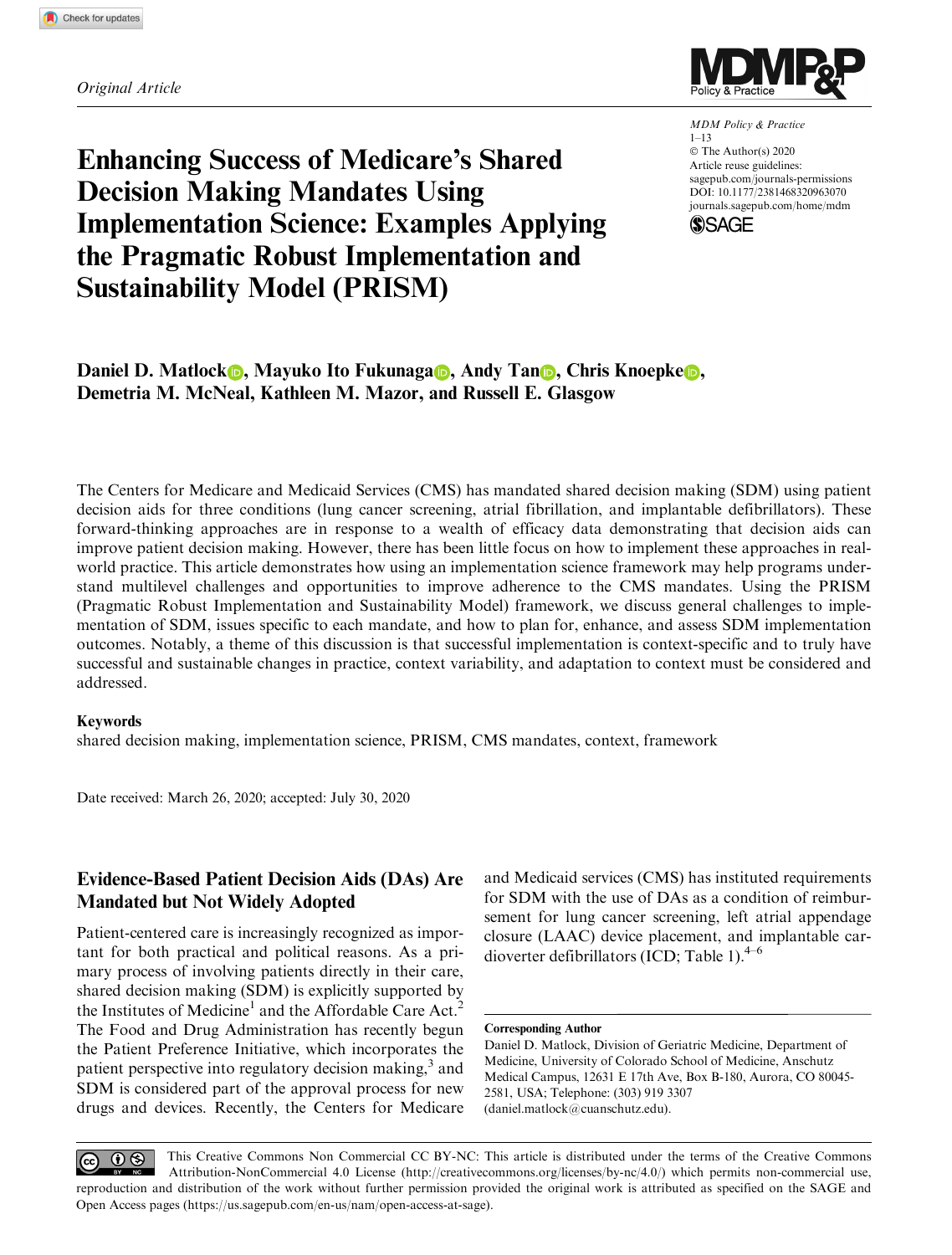| Lung cancer<br>screening <sup>4</sup>                      | " a beneficiary must receive a written order for LDCT lung cancer screening during a lung cancer<br>screening counseling and shared decision making visit, furnished by a physician or qualified non-<br>physician practitioner A lung cancer screening counseling and shared decision making visit<br>includes the following elements:                                                               |
|------------------------------------------------------------|-------------------------------------------------------------------------------------------------------------------------------------------------------------------------------------------------------------------------------------------------------------------------------------------------------------------------------------------------------------------------------------------------------|
|                                                            | Determination of beneficiary eligibility including age, absence of signs or symptoms of lung<br>cancer, a specific calculation of cigarette smoking pack-years; and if a former smoker, the number<br>of years since quitting;                                                                                                                                                                        |
|                                                            | Shared decision making, including the use of one or more decision aids, to include benefits and<br>$\bullet$<br>harms of screening, follow-up diagnostic testing, overdiagnosis, false positive rate, and total<br>radiation exposure;                                                                                                                                                                |
|                                                            | Counseling on the importance of adherence to annual lung cancer LDCT screening, impact of<br>$\bullet$<br>comorbidities and ability or willingness to undergo diagnosis and treatment; and<br>Counseling on the importance of maintaining cigarette smoking abstinence if former smoker; or                                                                                                           |
| Atrial fibrillation<br>stroke<br>reduction <sup>5</sup>    | the importance of smoking cessation if current smoker"<br>"A formal shared decision making interaction with an independent non-interventional physician using<br>an evidence-based decision tool on oral anticoagulation in patients with NVAF prior to LAAC.<br>Additionally, the shared decision making interaction must be documented in the medical record."                                      |
| Implantable<br>cardioverter<br>defibrillators <sup>6</sup> | "For these patients a formal shared decision making encounter must occur between the patient<br>and a physician or qualified non-physician practitioner (meaning a physician assistant, nurse<br>practitioner, or clinical nurse specialist) using an evidence-based decision tool on ICDs prior to<br>initial ICD implantation. The shared decision making encounter may occur at a separate visit." |

Table 1 Recent Policy Decisions Mandating Shared Decision Making

ICD, implantable cardioverter defibrillator; LAAC, left atrial appendage closure; LDCT, low-dose computed tomography; NVAF, nonvalvular atrial fibrillation.

DAs are evidence-based tools to potentially improve quality of patient-centered care and communication. A Cochrane review of 105 randomized trials concluded that

Division of Geriatric Medicine (DDM), Division of Cardiology (CK), and Division of General Internal Medicine (DMM), Department of Medicine, University of Colorado School of Medicine, Aurora, Colorado; VA Eastern Colorado Geriatric Research Education and Clinical Center, Denver, Colorado (DDM, REG); Adult and Child Consortium for Outcomes Research and Delivery Science, Aurora, Colorado (DDM, CK, DMM, REG); Division of Pulmonary, Allergy and Critical Care Medicine, Department of Medicine (MIF), Division of Health Informatics and Implementation Science, Department of Population Quantitative Health (MIF), and Division of Geriatrics, Department of Medicine (KMM), University of Massachusetts Medical School, Worcester, Massachusetts; Meyers Primary Care Institute, Worcester, Massachusetts (MIF, KMM); Division of Population Sciences, Dana-Farber Cancer Institute, Boston, Massachusetts (AT); Department of Social and Behavioral Sciences, Harvard TH Chan School of Public Health, Boston, Massachusetts (AT). The author(s) declared the following potential conflicts of interest with respect to the research, authorship, and/or publication of this article: Dr. Knoepke is supported by a career development award from the American Heart Association. Dr. Ito FuKunaga served as a volunteer board member of the American Lung Association in Maine. The other authors have no conflicts of interest to disclose. The author(s) disclosed receipt of the following financial support for the research, authorship, and/or publication of this article: Financial support for this study was provided in part by a National Heart, Lung and Blood Institute (R01 HL136403) grant and the National Cancer Institute (P50 CA244688) grant. The funding agreement ensured the authors' independence in designing the study, interpreting the data, writing, and publishing the report.

DAs can improve patients' knowledge, satisfaction, patient/clinician communication, increase patient involvement in decision making, and reduce patient decisional conflict and regret.<sup>7</sup> DAs are available in many forms including paper, video, $8$  interactive web sites, $9$  and even telenovelas. $10$  However, despite their efficacy in controlled trials, DAs have seldom been adopted into realworld clinical practice. A recent systematic review of DA implementation identified a host of logistical barriers, including clinicians' perception of time necessary to use DAs, lack of reimbursement, and perceived bias inherent in the DAs themselves. $^{11}$  Indeed, the lack of understanding of how to implement DAs in clinical practice has led some to call the CMS mandates premature.<sup>12</sup>

SDM is a process in which patients and physicians collaborate to make decisions based on the best available evidence of the likelihood of risks and benefits, taking into account patient preferences. While DAs can support SDM especially in information exchange (or delivery), the use of a DA alone does not ensure that quality SDM will occur. Many DAs are publicly available, meaning that patients can review the DA independently of an encounter with a physician. Patients who review a DA may choose to decline a screening or intervention without talking to their clinicians. If a DA is used simply to fill a ''checkbox'' to meet the CMS mandate, and the clinician reverts to less patient-centered styles of communication without discussing patients' preference and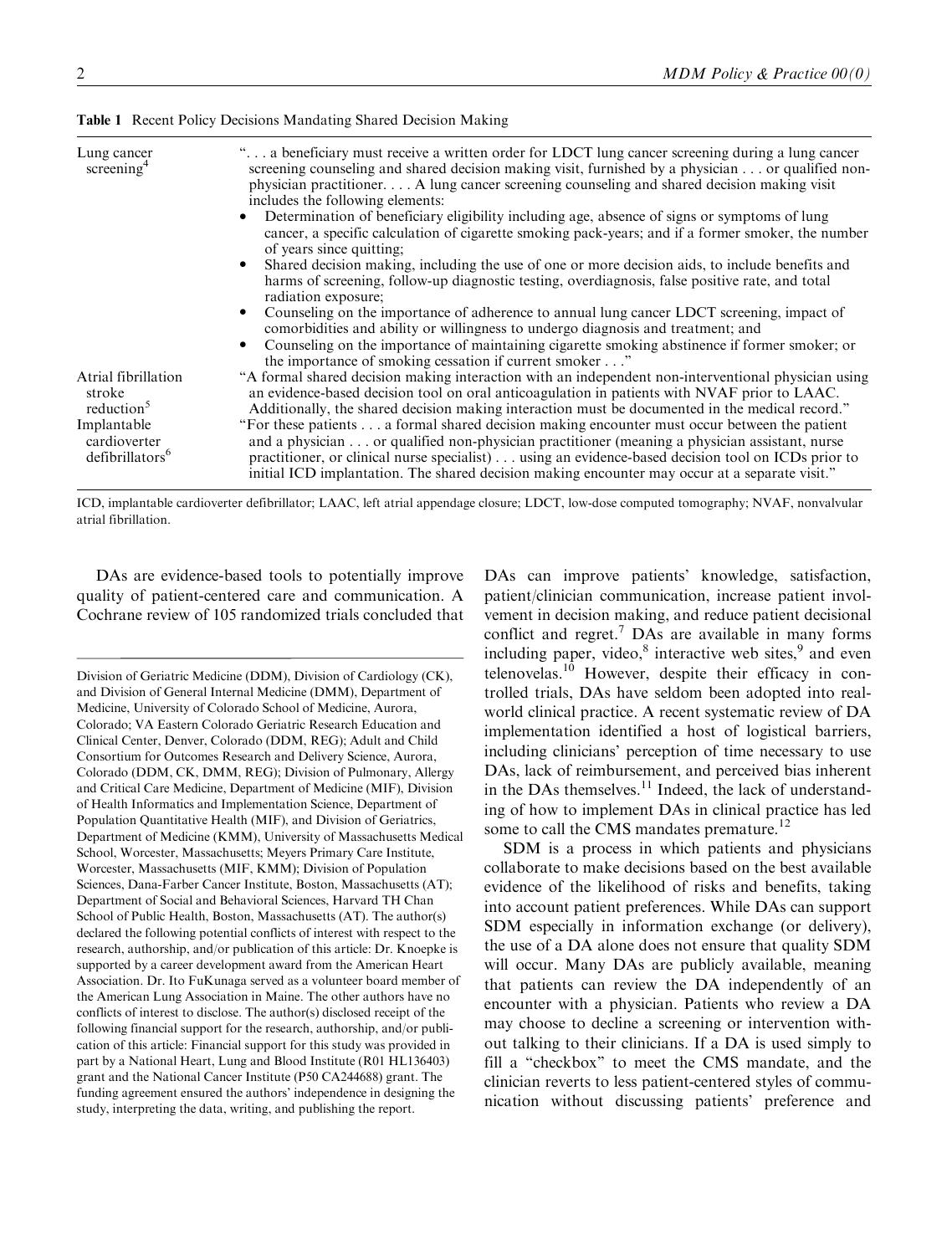values, then SDM has not been achieved. Thus, a major gap exists between these mandates for DAs and realworld implementation of quality SDM—and this is a major criticism of the mandates from clinicians.<sup>12</sup> The goal of this article is to consider recent mandates from the perspective of the Practical Robust Implementation and Sustainability Model (PRISM) framework—to explore and address issues in translating mandates for SDM and DAs into widespread clinical practice.<sup>13</sup>

## Implementation Science as a Bridge Between Research and Practice

Implementation science can help address the gap between research and practice. $14,15$  Implementation science has multiple conceptual frameworks, strategies, and measures that can be utilized to plan, support implementation, enhance sustainability, and evaluate the process and outcomes of strategies to implement SDM interventions.<sup>16</sup> Which frameworks, implementation strategies, and assessment procedures are used depends on the problem, context, and especially the fit among the intervention, the context, and the implementation strategies.<sup>17</sup>

The  $PRISM^{13,18}$  framework is a lens to clarify the issues involved in planning for implementation, and to guide efforts to evaluate SDM interventions and DAs. PRISM is an expansion of the more widely known Reach, Effectiveness, Adoption, Implementation and Maintenance ( $RE-AIM$ ) framework<sup>19</sup> to evaluate contextual factors, process, and outcomes of efforts to translate research into practice. We selected PRISM because this framework focuses on key factors important to and measures of—implementation success, is intuitive, and emphasizes the importance of attending to the fit between the evidence-based intervention, the implementation strategy, and how they link context to outcomes.<sup>18</sup>

In brief, PRISM focuses attention on several key contextual factors that influence program implementation, process, and outcomes. These factors, listed in Table 2, include the following: 1) the intervention (implications for both organizational and patient perspectives); 2) multilevel recipients (both organizational- and patient-level characteristics); 3) implementation and sustainability infrastructure; and 4) external environment (including guidelines, policies, and reimbursement issues).

The contextual factors in PRISM are hypothesized to determine the five RE-AIM implementation outcomes discussed below (Table 3). Relying on a framework like PRISM at the initiation of an implementation experience and then using it in the planning, implementation, evaluation, and dissemination (if appropriate) phases can enhance implementation success while simultaneously advancing the science by allowing implementation strategies to be linked to larger constructs.<sup>20</sup> Local contexts are different, change over time, and need to be addressed with appropriate adaptations to ensure continuing fit with context and culture.<sup>21,22</sup> This is a key tenet of implementation science and contrasts with the usual focus on complete fidelity to the original protocol and all components of the evidence-based intervention. Adaptations occur throughout the implementation process, including during the planning, delivery, evaluation, and sustainability phases<sup>23</sup>; and implementation science can help understand, assess, and potentially guide such adaptations to make them more effective.

## The PRISM Lens Can Enhance Success in Implementing SDM and DAs

This section illustrates how the domains of the PRISM framework can be utilized to enhance the implementation and sustainability of the recent policy mandates to utilize DAs for facilitating SDM (Table 2 and Figure 1).

#### PRISM Contextual Domain: Intervention

One important underrecognized opportunity to improve implementation is in the design of the DAs themselves and selection of DA to meet the needs of patients, clinicians, and each clinical setting. While the International Patient Decision Aid Standards Collaboration has done excellent work advancing design features to make DAs effective from the standpoint of patient education and value-choice concordance, these standards have not been translated into design features that make them feasible and easy to use in a variety of real-world clinical settings. Different decision contexts need different DA designs.<sup>24</sup> It is conceivable that patients may be willing to watch a longer video-based DA before a high-stakes procedure like an implantable defibrillator or a LAAC device, while they may want a much shorter, encounter-based DA to go over with their clinicians during the visit regarding a decision to take anticoagulation medications to prevent stroke or to get a test for lung cancer screening. Depending on patients' characteristics, some patients may require assistance to use a web-based DA. Different types of clinicians providing SDM counseling to patients during the encounter have different needs, which should be acknowledged and built into DAs to enhance clinician adoption. DAs must be designed with input from all end-users and must be designed with understanding of the context within which they will be implemented.<sup>25</sup>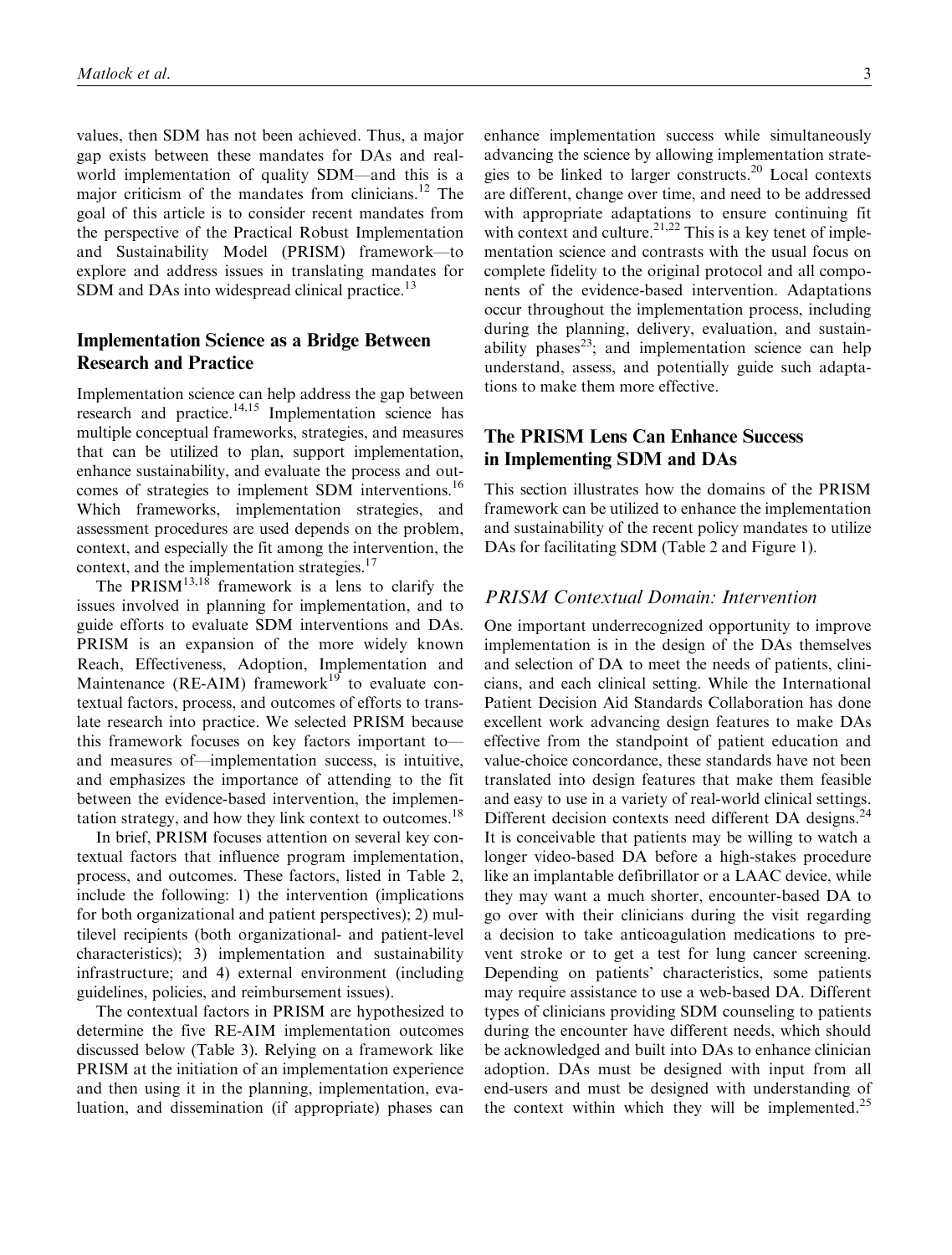| Low clinician knowledge and bias<br>Limited evidence for DAs/SDM<br>Patient fear of sudden death<br>Smoking-related stigma<br>burden on organization<br>"evidence-based" DA<br>Implantable defibrillators<br>Implantable defibrillators<br>Implantable defibrillators<br>Fear for lung cancer<br>Lung cancer screening<br>Lung cancer screening<br>patients for SDM<br>Lung cancer screening<br>anticoagulation<br>CMS mandates<br>smoking data<br>Atrial fibrillation<br>Atrial fibrillation<br>Atrial fibrillation<br>considered<br>sensitive<br>$\bullet$<br>$\bullet$<br>$\bullet$<br>context and the local clinical workflow<br>A system to create a time and provide<br>Limited evidence for the effectiveness<br>Designing decision support to fit the<br>Clinicians' limited skill in SDM with<br>support both patients and clinicians<br>Patient centeredness of a process of<br>Organization readiness to integrate<br>Reimbursement or lack thereof for<br>Organization culture about SDM<br>Extra resource such as a nurse to<br>Built-in SDM resource in clinical<br>SDM skill training for clinicians<br>Preferred decision-making role<br>workflow and documentation<br>of SDM at a clinical setting<br>resources to support SDM<br>Health literacy/numeracy<br>SDM in a local system<br>Time competing tasks<br>Trust in clinician<br>Cultural beliefs<br>the use of DA<br>Organizational<br>Organization<br>for SDM<br>NCS<br><b>NICIS</b><br>Patient<br>Patient<br>$\bullet$<br>intervention's ability to be<br>The infrastructure within a<br>influence implementation<br>the organization and the<br>ents<br>$\lim_{h \to 0}$<br>from the perspective of<br>Elements such as payors,<br>policy, or competition<br>patient characteristics<br>The intervention elem<br>The organization and<br>which influence the<br>given context which<br>and sustainability of<br>implemented<br>intervention<br>patients<br>Implementation and<br>Organizational<br>Characteristics<br>Characteristics<br>Organizational<br>Infrastructure<br>Perspective<br>Perspective<br>Sustainability<br>Environment<br>Intervention<br>Patient<br>Patient<br>Recipients<br>External | <b>PRISM Domain</b> | <b>Description</b> | Related to Shared Decision Making<br>Generally | Decision-Specific Issues Related to the Medicare SDM<br>Mandates                                                                                                                                                                                                                                                                                                      |
|-----------------------------------------------------------------------------------------------------------------------------------------------------------------------------------------------------------------------------------------------------------------------------------------------------------------------------------------------------------------------------------------------------------------------------------------------------------------------------------------------------------------------------------------------------------------------------------------------------------------------------------------------------------------------------------------------------------------------------------------------------------------------------------------------------------------------------------------------------------------------------------------------------------------------------------------------------------------------------------------------------------------------------------------------------------------------------------------------------------------------------------------------------------------------------------------------------------------------------------------------------------------------------------------------------------------------------------------------------------------------------------------------------------------------------------------------------------------------------------------------------------------------------------------------------------------------------------------------------------------------------------------------------------------------------------------------------------------------------------------------------------------------------------------------------------------------------------------------------------------------------------------------------------------------------------------------------------------------------------------------------------------------------------------------------------------------------------------------------------------------------------------------------------------------------------|---------------------|--------------------|------------------------------------------------|-----------------------------------------------------------------------------------------------------------------------------------------------------------------------------------------------------------------------------------------------------------------------------------------------------------------------------------------------------------------------|
|                                                                                                                                                                                                                                                                                                                                                                                                                                                                                                                                                                                                                                                                                                                                                                                                                                                                                                                                                                                                                                                                                                                                                                                                                                                                                                                                                                                                                                                                                                                                                                                                                                                                                                                                                                                                                                                                                                                                                                                                                                                                                                                                                                                   |                     |                    |                                                | Limited access to DAs, including those which address<br>new medications (DOACs) and devices for those with<br>(radiology, pulmonary, primary care, and the system)<br>Must establish buy-in from multiple stakeholders<br>Limited access to DAs to empower and activate<br>Lack of clarity regarding what is meant by an<br>very high stroke and bleeding risk (LAAO) |
|                                                                                                                                                                                                                                                                                                                                                                                                                                                                                                                                                                                                                                                                                                                                                                                                                                                                                                                                                                                                                                                                                                                                                                                                                                                                                                                                                                                                                                                                                                                                                                                                                                                                                                                                                                                                                                                                                                                                                                                                                                                                                                                                                                                   |                     |                    |                                                | CMS requirement that SDM conversation occur with<br>Lack of clinician agreement that ICDs are preference<br>"non-interventionist physician," placing workflow<br>Requirement for "in-person SDM visit"                                                                                                                                                                |
|                                                                                                                                                                                                                                                                                                                                                                                                                                                                                                                                                                                                                                                                                                                                                                                                                                                                                                                                                                                                                                                                                                                                                                                                                                                                                                                                                                                                                                                                                                                                                                                                                                                                                                                                                                                                                                                                                                                                                                                                                                                                                                                                                                                   |                     |                    |                                                | Get with the guidelines support to improve uptake of<br>Difficulty in identifying eligible patients due to poor<br>CMS mandate for SDM when LAAC is being                                                                                                                                                                                                             |
| and the Affordable Care Act <sup>2</sup><br>implementation                                                                                                                                                                                                                                                                                                                                                                                                                                                                                                                                                                                                                                                                                                                                                                                                                                                                                                                                                                                                                                                                                                                                                                                                                                                                                                                                                                                                                                                                                                                                                                                                                                                                                                                                                                                                                                                                                                                                                                                                                                                                                                                        |                     | which influence    | Support from Institutes of Medicine,           | Strong recommendation of SDM from multiple<br>High profit procedures for most settings<br>USPSTF grade B recommendation<br>professional organizations.(54-56)                                                                                                                                                                                                         |

Table 2 Contextual PRISM Domains and Related Shared Decision-Making Issues Table 2 Contextual PRISM Domains and Related Shared Decision-Making Issues

4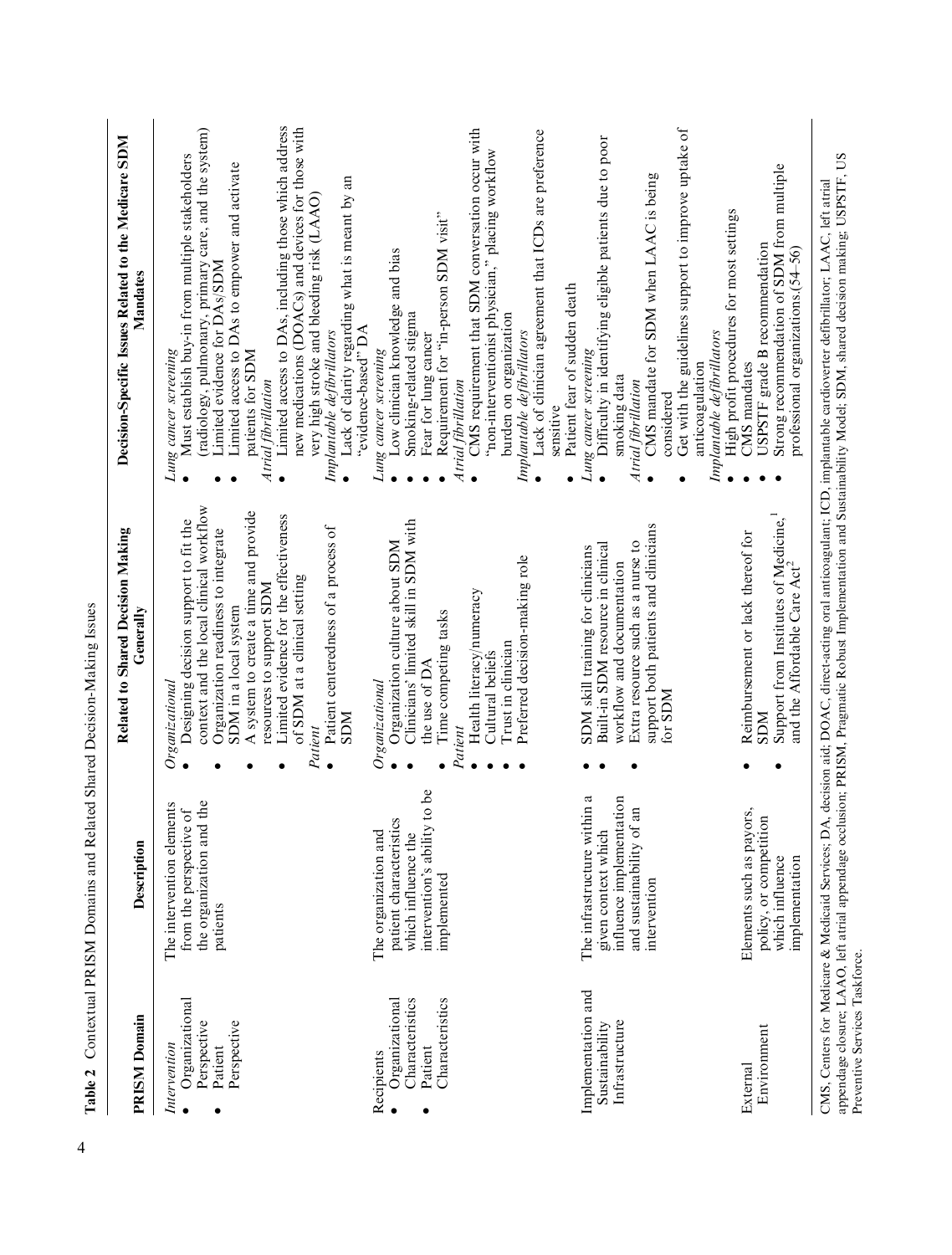| Reach          | ition<br><b>Applied Defin</b>                                                                                                                                                   | Potential Data Collection Methods                                                                                                                                                                                                                                                                                     | Decision-Specific Issues Related to the Medicare SDM<br>Mandates                                                                                                                                                                                                                                                                                                                                                                                                                                  |
|----------------|---------------------------------------------------------------------------------------------------------------------------------------------------------------------------------|-----------------------------------------------------------------------------------------------------------------------------------------------------------------------------------------------------------------------------------------------------------------------------------------------------------------------|---------------------------------------------------------------------------------------------------------------------------------------------------------------------------------------------------------------------------------------------------------------------------------------------------------------------------------------------------------------------------------------------------------------------------------------------------------------------------------------------------|
|                | ients do not<br>of patients<br>Reasons some pati<br>representativeness<br>who receive SDM<br>Percentage and<br>receive SDM                                                      | report of process (e.g., Were you<br>Surveys of patients for patient-<br>Medical record documentation<br>given a decision aid? Did your<br>physician ask what was most<br>important to you?)                                                                                                                          | Patients referred for a discussion about an ICD are<br>very difficult to identify ahead of the visit given all<br>quitting are needed to identify eligible people and<br>treatments but may not be adherent to them and<br>Many patients are already on stroke reduction<br>Data on years of smoking and/or years since<br>are often not available administratively<br>thus may benefit from SDM.<br>Implantable defibrillators<br>Lung cancer screening<br>Atrial fibrillation                   |
| Effectiveness  | concordance<br>Heterogeneity/generalizability<br>Decision conflict & regret<br>Values-choice<br>Decision quality<br>Knowledge<br>of results                                     | knowledge of false positive rates for<br>knowledge and preferences tailored<br>Surveys of patients to assess<br>to specific decisions (e.g.,<br>Decision conflict scale<br><b>LDCT</b>                                                                                                                                | the nuanced reasons for referral for this procedure.<br>requires patient-reported measures at a minimum<br>A challenge for SDM is that it cannot really be<br>Truly exploring whether effective SDM occurs<br>and ideally recorded encounters.<br>measured administratively.<br>All three CMS mandates                                                                                                                                                                                            |
| Adoption       | Reasons sites/clinics/clinicians<br>clinics/clinicians who agree to<br>representativeness of sites/<br>decline to participate<br>Percentage and<br>Acceptability<br>participate | on willingness to use SDM; reasons<br>Surveys of clinicians/staff/leaders<br>Tracking/records documenting<br>Interviews with clinician/staff/<br>leaders exploring reasons for<br>commitment to using SDM<br>for agreeing or declining<br>Decision regret scale<br>declining                                          | Clinicians often believe they are already doing (and<br>Strong beliefs by clinicians that patients should<br>Competing issues in primary care<br>adopt a particular treatment.<br>Bias against smokers<br>Implantable defibrillators<br>Lung cancer screening<br>Atrial fibrillation                                                                                                                                                                                                              |
| Implementation | Adaptations of delivery process<br>Consistent delivery of SDM by<br>Adaptations of SDM process<br>of delivery<br>Costs and burden<br>staff/clinicians<br>and materials          | Time-driven, activity-based costing<br>staff about implementation of SDM<br>Surveys of patients, clinicians, and<br>and <i>adaptations</i> made to processes<br>Interviews of patients, clinicians,<br>implementation and adaptations<br>Video or audio observations<br>staff, and leaders to explore<br>or materials | Cost of SDM should also be assessed to assure that<br>to a patient at the time they need it. Too early and<br>difficult to know if the SDM intervention is given<br>the implementation costs are not being shifted to<br>considering the trade-offs at different times. It is<br>it will not be relevant, too late and the decision<br>Patients are often in the "decision window"<br>have thus already adopted) SDM.<br>may already be made.<br>patients and families.<br>All three CMS mandates |

5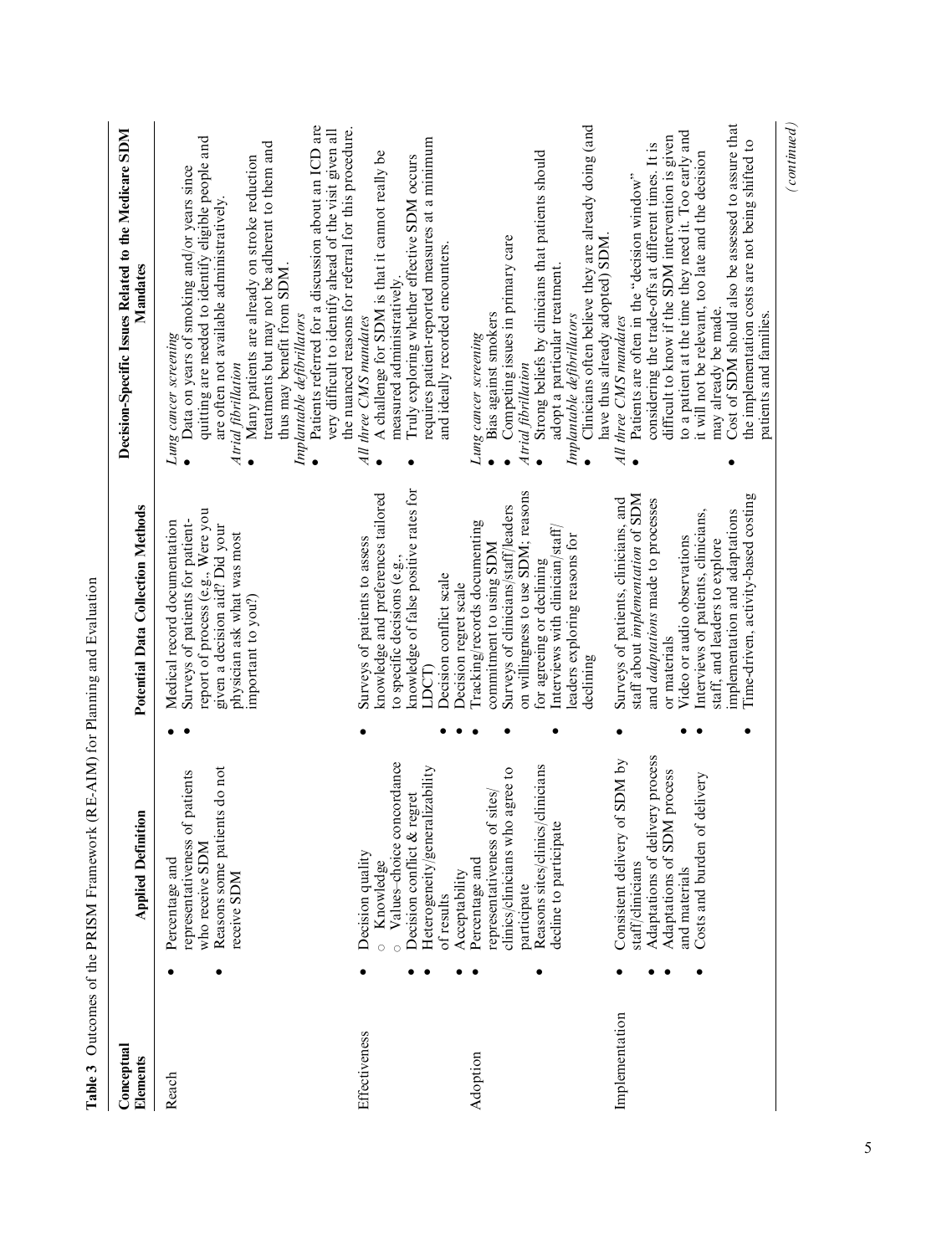| Conceptual<br>Elements         | <b>Applied Definition</b>                                                                                                                                           | <b>Potential Data Collection Methods</b>                                                                                                                                                                                                                                                                                         | Decision-Specific Issues Related to the Medicare SDM<br>Mandates                                                                                                                                                    |
|--------------------------------|---------------------------------------------------------------------------------------------------------------------------------------------------------------------|----------------------------------------------------------------------------------------------------------------------------------------------------------------------------------------------------------------------------------------------------------------------------------------------------------------------------------|---------------------------------------------------------------------------------------------------------------------------------------------------------------------------------------------------------------------|
| (setting level)<br>Maintenance | Extent to which SDM program<br>Percentage of sites/clinics who<br>naintained as is, modified or<br>naintain use of patient<br>decision aids and SDM<br>discontinued | Repeated or continuing surveys of<br>followed by targeted interviews of<br>Interviews with clinic and system<br>Electronic health record audits<br>patients, clinicians, staff, and<br>commitment, adaptations,<br>leaders on processes and<br>leaders regarding intent,<br>patients and clinicians<br>adaptations<br>challenges | becoming just a check box if it is not designed and<br>sustainability, but risks erosion over time and<br>implemented in a way that is supportive.<br>The CMS mandates raise the need for<br>All three CMS mandates |

CMS, Centers for Medicare & Medicaid Services, ICD, implantable cardioverter defibrillator; LDCT, low-dose computed tomography; PRISM, Pragmatic Robust Implementation CMS, Centers for Medicare & Medicaid Services; ICD, implantable cardioverter defibrillator; LDCT, low-dose computed tomography; PRISM, Pragmatic Robust Implementation and Sustainability Model; SDM, shared decision making. and Sustainability Model; SDM, shared decision making.

From the organization's perspective, it would be important to communicate the evidence base of offering counseling and SDM visits, and to engage clinicians in DA development or selection to help increase the readiness of clinicians to integrate counseling and SDM within their existing clinical workflow. From the patient's perspective, it would be important to ensure that the process of counseling and SDM with the use of DA is patient centered, address patient-level barriers, and minimize the burden and costs, as well as incorporate more general health communication principles such as responding to emotions that may arise and managing uncertainty.<sup>26</sup> Since development of DAs itself is extensive work and involves field testing of DAs with patients and providers, peer review by patients and experts in the field who are not involved in development or field testing of DAs, thinking about development of DAs from implementation point of view and adding a few more stakeholders such as a hospital leadership or IT in this process is small additional work that will allow DAs to be widely used in a real world. DAs are living documents, and one way to defray the costs is to do some of this evaluation postimplementation allowing the DA to be adapted over time to meet the needs of end-users.

Another intervention and "fit" issue is whether adequate time for SDM discussions is built into the system. Time is one of the most frequently cited barriers to use of SDM in order to meet these mandates.<sup>27,28</sup> Systems need to make time in already busy clinical schedules for this work or they need to empower other clinical staff such as nurses to help initiate these conversations with patients. This may be enhanced with system-wide efforts to increase SDM usage and ultimately leading to culture change. How the DAs are made available is also important. An encounter-based DA that is not easily accessible in the clinical visit is unlikely to be adopted, implemented consistently or sustained. Likewise, a self-administered DA that is difficult to access will not be used by patients prior to a visit. Limited access to DAs could be partially solved by user-centered designed health informatic support. Finally, health care systems can further support clinicians by investing in training on essential communication skills and provide feedback on the patientcenteredness of their communication strategies.

# PRISM Contextual Domain: Multilevel Recipients

At the organizational level, obtaining clinical leadership and management support, instituting systems and training for clinicians, and ensuring adequate staffing is

Table 3 (continued)

(continued)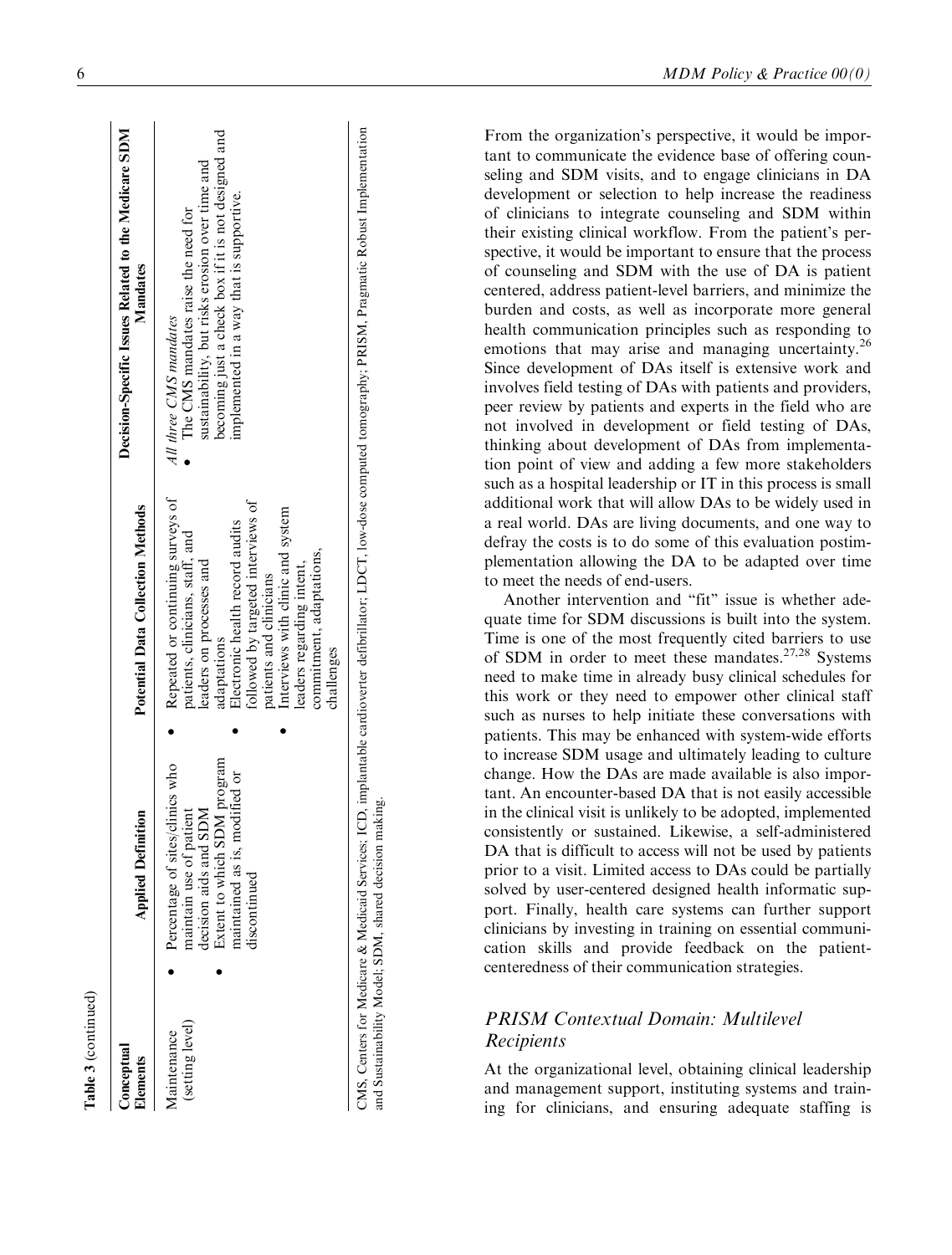

Figure 1 PRISM logic model of implementation of a shared decision-making program.

critical to enhancing the implementation and sustainability of counseling and SDM in a clinical workflow. A major barrier to implementing SDM is overcoming clinicians' beliefs that they know how to do SDM and that they are already doing it.<sup>27</sup> One strategy that is often used but ineffective is telling clinicians that they are doing a poor job communicating with patients and that they should use a DA to improve their communication.<sup>12</sup> A better approach is acknowledging that clinicians are striving to provide excellent care to their patients and that communication can be difficult. This framing of DAs as an intervention to help and that DAs are designed support challenging discussions may be more successful. Also, direct feedback from patients regarding their preferred role in decision making and their current understanding of the decision may be additional data to help clinicians engage in SDM discussions. Furthermore, reassuring clinicians that DAs are not meant to undermine their relationship or replace discussions with their patients is also an important strategy when implementing DAs. At the patient level, individual patients have differing levels of health literacy, numeracy, internet access, or ability to utilize online patient education resources (including DAs). In addition, patients may experience vision, hearing, and cognitive issues. Therefore, the delivery of DAs and SDM visit should address these patients' specific needs but tailoring DA to individual patient needs is challenging, and is typically not done.<sup>29</sup> Clinicians seeking to tailor

their approach to SDM for different patients have had limited guidance. Additionally, there are usually also larger organizational-level factors such as culture, implementation climate, $30$  emphasis on profit, and volume requirements to preserve the ability to perform certain procedures. These organizational concerns can also be strong influencers of whether an organization supports SDM.

## PRISM Contextual Domain: Implementation and Sustainability Infrastructure

An important and unique element of PRISM is the attention to the importance of the implementation and sustainability infrastructure built into a system to increase chances of long-term maintenance. As applied to DAs and SDM, there are several structural considerations for health care systems to help create a culture supportive of SDM such as job descriptions and onboarding (for new staff to be trained in SDM), performance assessment procedures, incorporation into workflow, ongoing audit and feedback, and adequate financial and other resources that influence levels of successful implementation and long-term sustainability. Additionally, much of SDM could be easily implemented through telehealth, which is rapidly gaining traction as we adjust to the COVID-19 pandemic.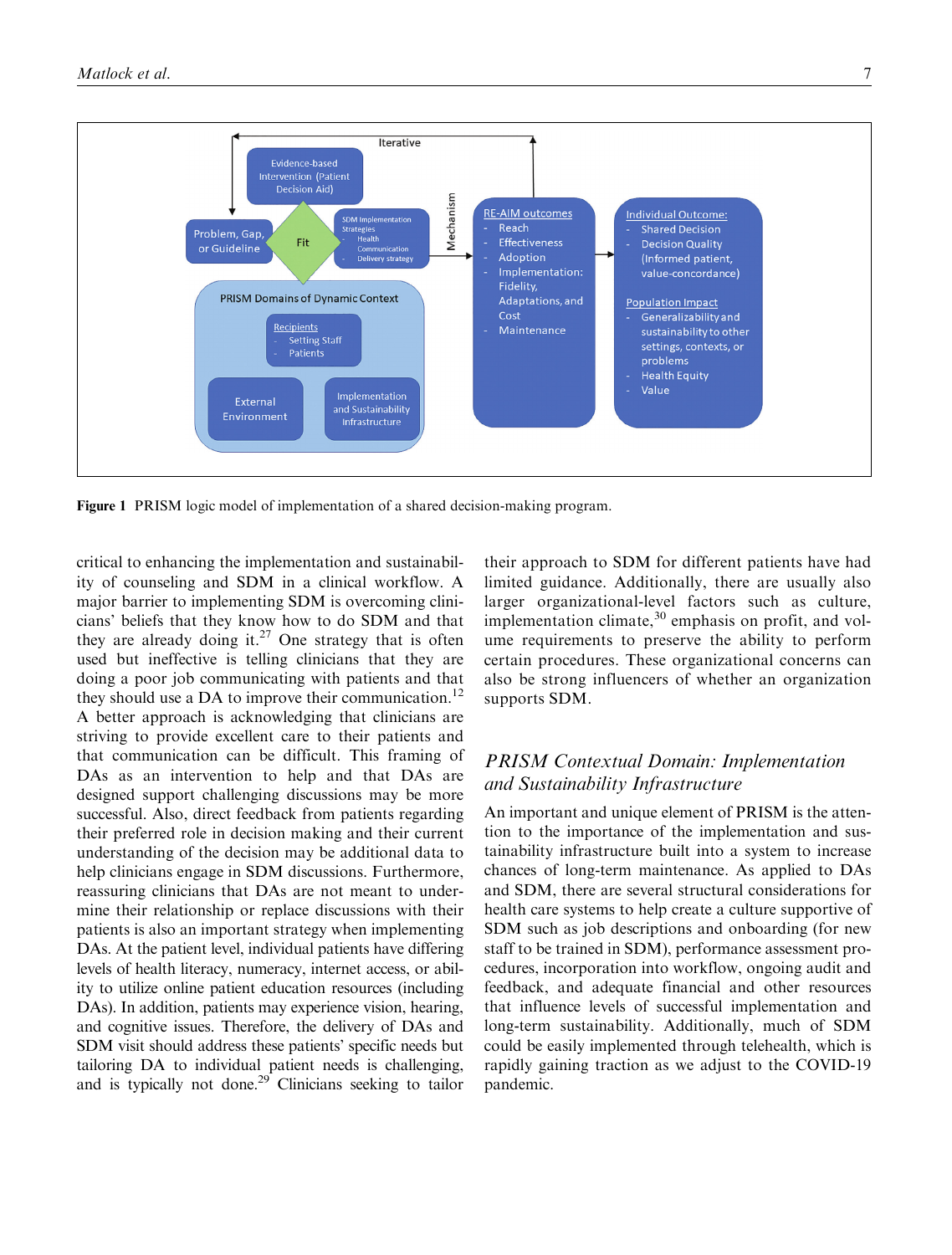## PRISM Contextual Domain: External Environment

There is an ever-increasing external pressure for the care provided to patients to be more patient-centered.<sup>27</sup> The increased influence of patient experience measures and the surge in the number of patient advocacy groups is strong evidence of this changing expectation of health care.<sup>31</sup> This shift is now represented in professional society guidelines, which increasingly call for greater inclusion of SDM in patient care.<sup>32</sup> Perhaps the strongest external environment motivator of implementation is linking the behavior to payment—indeed the motivation behind this article is to discuss the implementation of new CMS mandates, which require documentation that SDM has occurred for reimbursement. While clinicians reactions to these mandates has been mixed, $12$  the fact that they exist has intensified the discussions about how to make SDM occur.

### Specific Issues Related to Each Individual Mandate

The CMS mandates provided no discussion of implementation and organizational context or guidance on how they should be implemented. Each mandate also included unique challenges as viewed through the PRISM lens (see Table 2).

## Lung Cancer Screening

CMS has mandated that patients receive counseling and SDM with the use of a DA prior to receiving a low-dose computed tomography (LDCT). The SDM visit is reimbursed by CMS separately from LDCT for lung cancer screening. The counseling and SDM visit should include several elements listed in Table 1.<sup>4</sup> From a PRISM perspective, this is a complicated, multimodal intervention. The first challenge unique to lung cancer screening is in identifying screening-eligible patients, as doing so requires a detailed smoking history. Building a system in a clinical workflow that accurately identifies lung cancer screening eligible patients will offset some of the burden from clinicians. Several lung cancer screening DAs have been developed; several have been evaluated and most were found to be acceptable to patients and improve decision outcomes. Some lung cancer screening DAs result in improved patient knowledge, and reduce decisional conflict. $33-35$  However, most studies evaluated DAs in a research setting outside of a real-world clinical workflow and these DAs likely need to be adapted and

simplified for implementation in low-resource primary care settings health systems serving diverse patient populations, or in low-resource settings such as rural clinics or federally qualified health centers. CMS left the decision of which DA and how to use it in a clinical workflow to clinicians and health systems. From a recipient perspective, as patients are either current or former smokers, the counseling including tobacco cessation (or sustained abstinence) and the SDM visit should be sensitive, avoiding exacerbating smoking-related stigma and lung cancer worry in this population. Likewise, primary care clinicians are expected to play an important role in these discussions and many may not be well informed of the detailed risks and benefits of lung cancer screening.<sup>36</sup>

Finally, from an implementation and sustainability infrastructure perspective, many primary care practices are not prepared or structured to engage in and support SDM about lung cancer screening with patients. $37$  While much of the literature on SDM focuses on the primary care setting,  $37$  a number of alternative approaches have been considered and some have been tested. The Cleveland Clinic tested an alternate model, where primary care clinicians referred potentially eligible patients to a central lung cancer screening program to conduct the counseling and SDM visit.<sup>38</sup> Telephone counseling for SDM may hold promise as a way of supporting busy clinicians without burdening patients with the need for an additional visit, although CMS currently mandates that SDM occur during an in-person visit.<sup>39,40</sup> To improve implementation of this mandate, clinicians need clarity about coverage of LDCT screening, tools for patient education, and engaging in SDM. Effective implementation toolkits and training for all frontline staff potentially involved would increase the readiness for primary care clinicians to implement SDM around lung cancer screening.<sup>37</sup> Incorporation of SDM into office flow and staff performance expectations would enhance probability of sustainment and allow the program to reevaluate and adopt the process when external environmental factor changes such as COVID-19 pandemic. With COVID-19 pandemic and significant uptake of telemedicine, CMS mandates of in-person SDM visit needs to be revisited and telehealth SDM counseling needs to be reimbursed to continue providing quality SDM.

## Atrial Fibrillation Stroke Reduction

With respect to stroke prevention in patients with atrial fibrillation (AF), the *external environment* is quite strong as SDM is recommended by professional guidelines, $41$  is an endorsed quality measure, $42$  and is mandated by the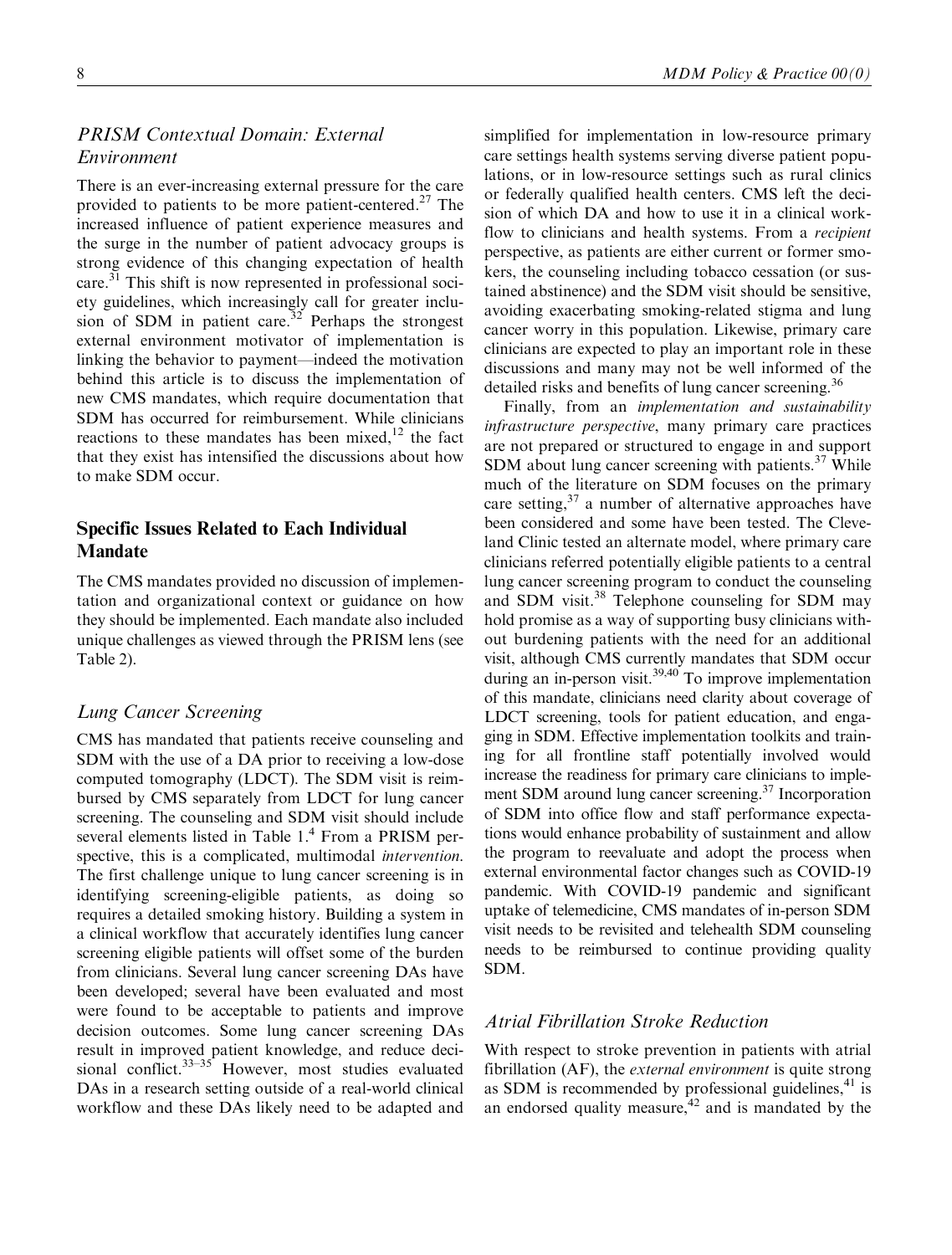CMS National Coverage Determination (NCD) for LAAC (Table 1). However, the state of SDM in AF is poor. Significant gaps exist in patients' knowledge about the risks and benefits of stroke reduction options,<sup>43</sup> and patients often report a paternalistic decision-making process with their clinicians.<sup>44</sup> From an *intervention* perspective, there are several DAs for stroke reduction options; however, few include the LAAC device—which is the specific context in which the mandate exists. From a recipient perspective, clinicians who perform LAAC procedures have been frustrated by the mandate that the SDM discussion must occur with a non-proceduralist clinician.<sup>12</sup> This also creates a challenge from the perspective of multilevel recipients and the implementation and sustainability infrastructure. The NCD for LAAC explicitly states that the SDM conversation used to meet the mandate must be conducted by a ''non-interventionist physician," thereby tying reimbursement for an eventual procedure to a conversation that occurred with a different clinician. This creates a constellation of misaligned incentives and complications, including the implication that proceduralist physicians who ultimately care for patients are more likely to inappropriately guide them toward having a procedure.<sup>45,46</sup> By alienating proceduralists, who typically oversee the operations of specialty electrophysiology and interventional cardiology practices, this requirement reduces the likelihood that the mandate would be adhered to in an earnest manner. To improve implementation of this mandate, clinicians need tools that support conversations for stroke reduction that are easy, tailored to local context, and feasible to use and implement both in primary and specialty care, and the incentive for the SDM discussion needs to be better aligned with the clinician who is actually doing the discussion as opposed to the ''non-interventionist'' language discussed above.

#### Implantable Cardioverter Defibrillators

The current NCD addressing reimbursement for ICD therapy for primary prevention of risk of sudden cardiac death involves decision-specific features which influence the design and implementation of patient decision support processes. From an intervention perspective, the requirement includes documented use of an ''evidencebased'' DA as part of the patient education process. While the NCD links to one such tool as an example, the language itself does not describe a list of approved DAs or a process by which to assess whether other ones are "evidence based." From a *multilevel recipient* perspective, there is no agreement among clinicians that defibrillators are a preference sensitive decision—believing that the benefits in survival outweigh any harms. Consequently, using a DA risks being a ''check box'' on the path toward a paternalistic recommendation to perform a procedure. Patients likewise hear words like ''sudden cardiac death'' and may resort to making decisions based on uninformed or emotional heuristics.  $47$  As such, implementing this CMS mandate requires extra attention directed toward clinicians. Considering intervention and implementation and sustainability infrastructure perspectives, tools need to be designed in a way that not only helps patients make decisions but also delivered in a context so that clinicians are willing to use them and that fits their environment, staffing, and workflow.

## Evaluation: RE-AIM Outcomes as Applied to SDM (Table 3)

The PRISM framework was built upon the RE-AIM framework to add the important contextual elements described above. Table 3 presents the five core concepts of the RE-AIM evaluation framework as applied to SDM. The conceptualization is relatively straightforward—the challenge lies in identifying data collection methods, data elements, and instruments that are feasible, acceptable, and support valid inferences. The PRISM elements in Table 2 are conceptualized as affecting these implementation outcomes. For instance, Reach (i.e., the number, percentage, and representativeness of patients who receive SDM) requires accurate identification of all eligible patients, and determination of whether SDM was delivered to each patient. For lung cancer screening an important eligibility criterion, pack years, is not consistently captured in the electronic health record, limiting an organization's ability to evaluate Reach. The challenges inherent in measuring the SDM process has led some evaluators to focus solely on outcomes (see Effectiveness in Table 3). A primary focus has been decision quality, which includes both knowledge and values/choice concordance. Knowledge is typically measured using objective questions to document understanding of objective information related to the specific decision. However, there is no accepted standard defining the minimum level of knowledge or key information that the patient must understand to be considered ''informed'' about the decision. The measures used to assess knowledge related to a given decision vary across studies, precluding direct comparisons of DAs' effectiveness.<sup>48</sup> Simply providing information is no guarantee that comprehension has occurred. Values and preferences, which are subjective, may be unstable or conflicting, making the determination of values/choice concordance more complex. Decision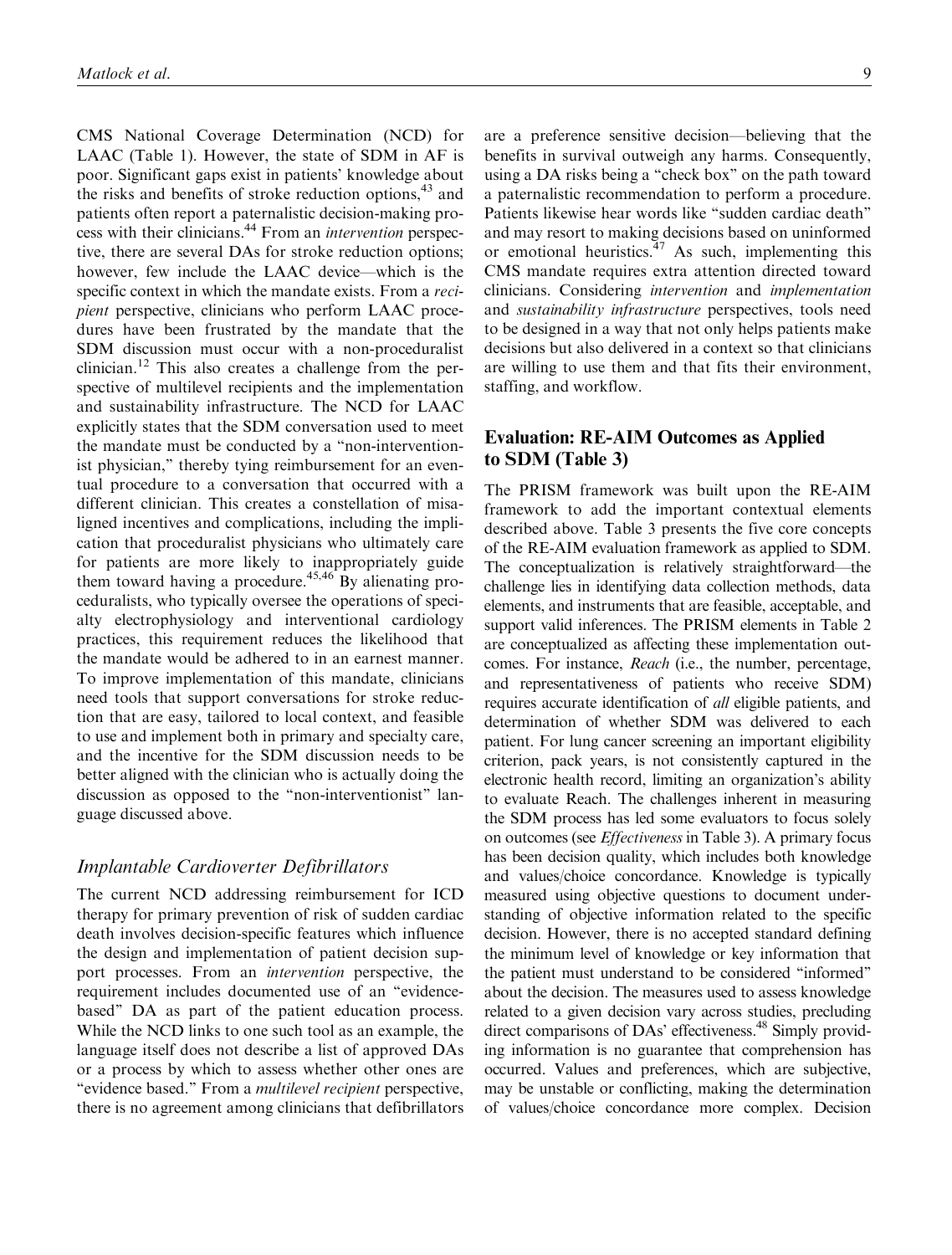#### regret and decisional conflict are also important SDM outcomes, but patient responses on these measures may be influenced by factors other than effectiveness, such as trust in the physician or experiencing surgical complications from the medical procedure. $47,49$

A challenge in evaluating SDM Adoption or spread of SDM is that multiple levels must be considered: clinicians are nested within clinics which are in turn nested within organizations or health care plans, and adoption at any one level does not ensure adoption at another. Furthermore, to fully understand adoption decisions, evaluators must explore reasons for supporting or opposing adoption at each level. Evaluating Implementation is also challenging. Ideally, Implementation would be assessed by observing actual clinician-patient encounters, determining whether a DA was used, whether the clinician provided critical information (e.g., the need for annual screening), and whether the patient's values and preferences were considered. While capturing what happens during encounters is possible, such efforts are resource intensive and often not feasible in practice. Assessing Implementation through electronic health record documentation is risky, as time constraints, reimbursement contingencies, and other factors may tempt clinicians to document that SDM has occurred even if most elements are absent, as one recent study suggests.<sup>36</sup> Patients can be queried about their recall of the decision-making process, but the patient-clinician relationship, memory, and other factors may influence their responses.<sup>50</sup> Patient surveys are more feasible than observing or recording encounters, but they still require resources. Additionally, when measuring implementation, it is also important to assess fidelity, costs, and adaptation. It is a well-documented implementation science fact that interventions are seldom if ever delivered as conducted in efficacy trials.<sup>22</sup> Adaptations will happen, and it is important to assess them rather than ignore them.<sup>51</sup> Maintenance (or sustainment) refers to sustained efforts to continue an intervention; thus, evaluation of maintenance requires repeated or continuous assessment of implementation. The methods and instruments used to assess initial adoption and implementation are also relevant for assessing maintenance. In addition, forward-looking interviews with leaders exploring commitment, intent to continue, and actual or anticipated adaptations and challenges are needed to fully understand whether efforts to implement SDM are truly successful.

#### 10 MDM Policy & Practice 00(0)

#### **Conclusion**

This article stresses the importance of thoughtfully implementing and disseminating SDM interventions by considering conceptual models from implementation science. The PRISM framework emphasizes contextual factors, the importance of fit, and implementation science issues and measures in real-world applications. Having a model like PRISM can help with planning and evaluation of SDM programs and policies.<sup>18,19</sup> PRISM is not the only IS framework that could be applied. We chose this framework because of the relative ease for nonresearchers to understand (compared to many other implementation science models) the RE-AIM implementation outcome components and because PRISM intentionally focuses on a smaller, specific set of specific contextual factors that affect the RE-AIM outcomes. Many other models exist and have been applied to SDM and DAs including normalization process theory,<sup>52</sup> and the Consolidated Framework for Implementation Research  $(CFIR)$ .<sup>53</sup> This article presents one example of the promise of the more general issue of integrating implementation science and health communication disciplines into planning, execution, and evaluation of health care programs and policies.

Considering the importance of context at multiple levels is particularly important for SDM and DAs in that context varies not just among clinical settings but also across different decisions in terms of the difficulty in understanding, the urgency, and the fatefulness of the decision.<sup>24</sup> All of these factors can have different impacts on different implementation outcomes. Integrating SDM and implementation science provides guidance on the way to address the ubiquitous problem of lack of implementation of evidence-based SDM and on the importance of "fit" among an (SDM) intervention, the implementation setting, and the implementation strategies to deliver the intervention. This approach should be helpful for both researchers and practitioners to conceptualize, reflect on, and anticipate key contextual issues.

Future research should compare PRISM-guided implementation of SDM to implementation without such guidance to identify which PRISM elements are most important for successful implementation and suitability in which settings and at what phase in the process from planning, implementation, evaluation, sustainability, and adaptation. Additionally, DA developers should understand and address the tension between designing DAs that maximize effectiveness versus DAs that maximize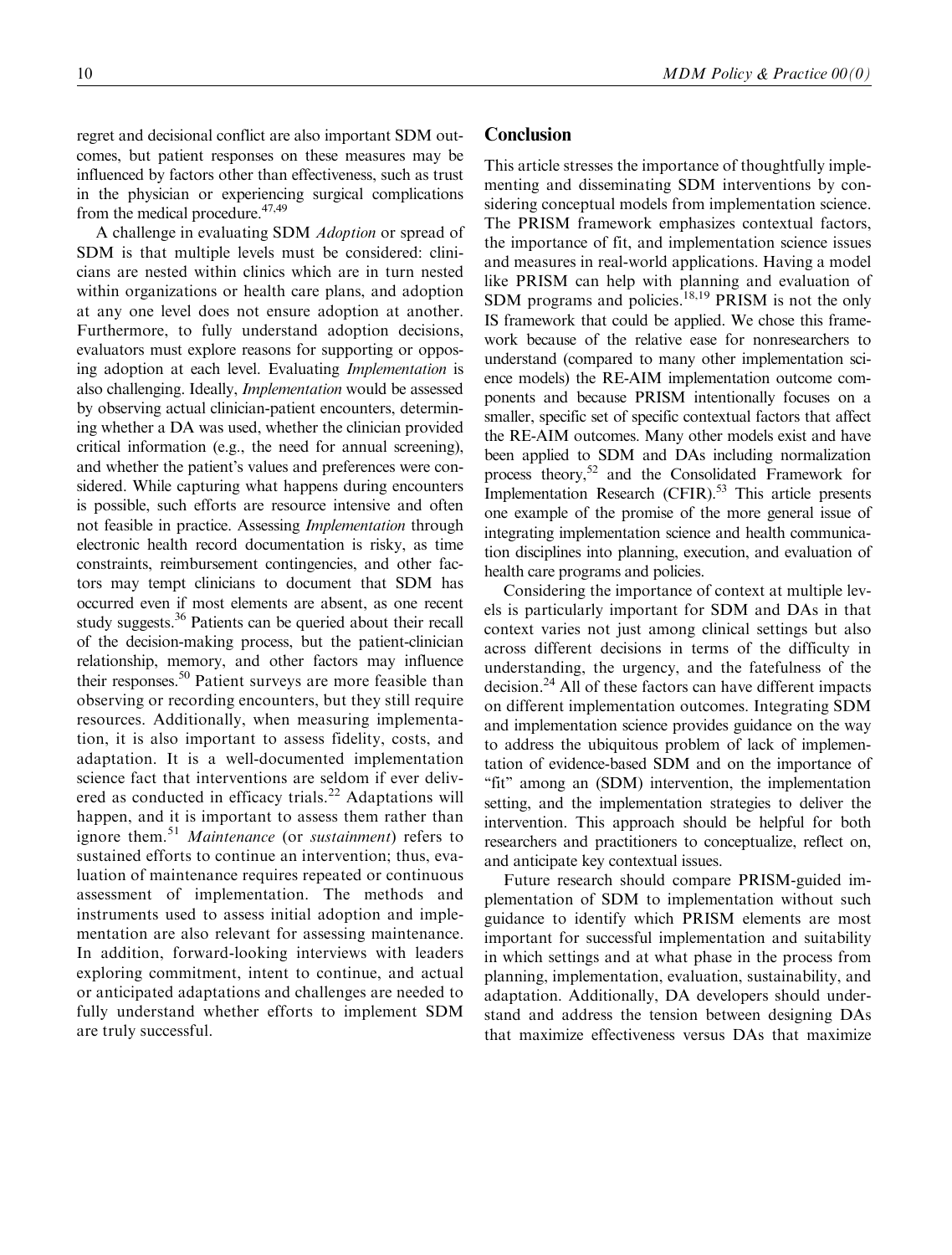pragmatic and population health issues of reach, adoption, implementation, and sustainability.<sup>20,25</sup> As CMS considers additional mandates to support SDM, they should also consider how best to support and facilitate implementation. Notably, they should carefully consider the pros and cons of mandating specific delivery elements such as having an ''independent noninterventional physician'' be mandated to do the SDM as in the case of LAAC or "in-person SDM visit" as in the case of lung cancer screening. CMS could stimulate implementation by being more explicit about which subset of decisions they are considering these mandates for and what constitutes an ''evidence-based'' DA. Finally, CMS could assist DA developers and implementers by explicitly allowing (and reimbursing for) SDM to occur through telehealth, which has rapidly become more common as the world adjusts to the COVID19 pandemic. Indeed, given the multiple barriers to overcome, perhaps the greatest effect of these mandates so far has been to spur implementation in a way that likely would not have occurred otherwise.

#### ORCID iDs

Daniel D. Matlock **b** <https://orcid.org/0000-0001-9597-9642> Mayuko Ito Fukunaga **h**ttps://orcid.org/0000-0003-4325-3959 Andy Tan **b** <https://orcid.org/0000-0001-6459-6171> Chris Knoepke **h**ttps://orcid.org/0000-0003-3521-7157

#### References

- 1. Institute of Medicine, Committee on Quality of Health Care in America. Crossing the Quality Chasm: A New Health System for the 21st Century. National Academy Press; 2001.
- 2. The Patient Protection and Affordable Care Act, S. 933 (2010). Available from: [https://www.congress.gov/bill/111th](https://www.congress.gov/bill/111th-congress/house-bill/3590/text)[congress/house-bill/3590/text](https://www.congress.gov/bill/111th-congress/house-bill/3590/text)
- 3. The Food and Drug Administration. Patient preference information [cited September 19, 2020]. [http://www.fda](http://www.fda.gov/downloads/MedicalDevices/DeviceRegulationandGuidance/GuidanceDocuments/UCM446680.pdf) [.gov/downloads/MedicalDevices/DeviceRegulationandGui](http://www.fda.gov/downloads/MedicalDevices/DeviceRegulationandGuidance/GuidanceDocuments/UCM446680.pdf) [dance/GuidanceDocuments/UCM446680.pdf](http://www.fda.gov/downloads/MedicalDevices/DeviceRegulationandGuidance/GuidanceDocuments/UCM446680.pdf)
- 4. Centers for Medicare & Medicaid Services. Decision memo for screening for lung cancer with low dose computed tomography (LDCT) [cited September 19, 2020]. [https://](https://www.cms.gov/medicare-coverage-database/details/nca-decision-memo.aspx?NCAId=274) [www.cms.gov/medicare-coverage-database/details/nca-deci](https://www.cms.gov/medicare-coverage-database/details/nca-decision-memo.aspx?NCAId=274) [sion-memo.aspx?NCAId=274](https://www.cms.gov/medicare-coverage-database/details/nca-decision-memo.aspx?NCAId=274)
- 5. Centers for Medicare & Medicaid Services. Proposed decision memo for percutaneous left atrial appendage (LAA) closure therapy [cited September 19, 2020]. [https://www](https://www.cms.gov/medicare-coverage-database/details/nca-proposed-decision-memo.aspx?NCAId=281) [.cms.gov/medicare-coverage-database/details/nca-proposed](https://www.cms.gov/medicare-coverage-database/details/nca-proposed-decision-memo.aspx?NCAId=281) [-decision-memo.aspx?NCAId=281](https://www.cms.gov/medicare-coverage-database/details/nca-proposed-decision-memo.aspx?NCAId=281)
- 6. Centers for Medicare & Medicaid Services. Decision memo for implantable cardioverter defibrillators [cited September 19, 2020]. [https://www.cms.gov/medicare-coverage-data](https://www.cms.gov/medicare-coverage-database/details/nca-decision-memo.aspx?NCAId=288) [base/details/nca-decision-memo.aspx?NCAId=288](https://www.cms.gov/medicare-coverage-database/details/nca-decision-memo.aspx?NCAId=288)
- 7. Stacey D, Légaré F, Lewis K, et al. Decision aids for people facing health treatment or screening decisions. Cochrane Database Syst Rev. 2017;(4):CD001431.
- 8. Winston K, Grendarova P, Rabi D. Video-based patient decision aids: a scoping review. Patient Educ Couns. 2018; 101(4):558–78.
- 9. Jimbo M, Sen A, Plegue MA, et al. Interactivity in a decision aid: findings from a decision aid to technologically enhance shared decision making RCT. Am J Prev Med. 2019; 57(1):77–86.
- 10. Jibaja-Weiss ML, Volk RJ, Granchi TS, et al. Entertainment education for breast cancer surgery decisions: a randomized trial among patients with low health literacy. Patient Educ Counsel. 2011;84(1):41–8.
- 11. Elwyn G, Scholl I, Tietbohl C, et al. ''Many miles to go . . .'': a systematic review of the implementation of patient decision support interventions into routine clinical practice. BMC Med Inform Decis Making. 2013;13(Suppl 2):S14.
- 12. Merchant FM, Dickert NW Jr, Howard DHJJ. Mandatory shared decision making by the Centers for Medicare & Medicaid Services for cardiovascular procedures and other tests. 2018;320(7):641–2.
- 13. Feldstein AC, Glasgow RE. A practical, robust implementation and sustainability model (PRISM) for integrating research findings into practice. *Jt Comm J Qual Patient* Saf. 2008;34(4):228-43.
- 14. Brownson RC, Colditz GA, Proctor EK. Dissemination and Implementation Research in Health: Translating Science to Practice. Oxford University Press; 2017.
- 15. Glasgow RE, Vinson C, Chambers D, Khoury MJ, Kaplan RM, Hunter C. National Institutes of Health approaches to dissemination and implementation science: current and future directions. Am J Public Health. 2012;102(7):1274–81.
- 16. Strifler L, Cardoso R, McGowan J, et al. Scoping review identifies significant number of knowledge translation theories, models, and frameworks with limited use. J Clin Epidemiol. 2018;100:92–102.
- 17. Estabrooks PA, Glasgow RE. Translating effective clinicbased physical activity interventions into practice. Am J Prev Med. 2006;31(4 Suppl):45–56.
- 18. McCreight MS, Rabin BA, Glasgow RE, et al. Using the Practical, Robust Implementation and Sustainability Model (PRISM) to qualitatively assess multilevel contextual factors to help plan, implement, evaluate, and disseminate health services programs. Transl Behav Med. 2019;9(6): 1002–11.
- 19. Glasgow RE, Vogt TM, Boles SM. Evaluating the public health impact of health promotion interventions: the RE-AIM framework. Am J Public Health. 1999;89(9):1322–7.
- 20. Glasgow RE, Harden SM, Gaglio B, et al. RE-AIM planning and evaluation framework: adapting to new science and practice with a twenty-year review. Front Public Health. 2019;7:64.
- 21. Chambers DA, Glasgow RE, Stange KC. The dynamic sustainability framework: addressing the paradox of sustainment amid ongoing change. *Implement Sci.* 2013;8(1):117.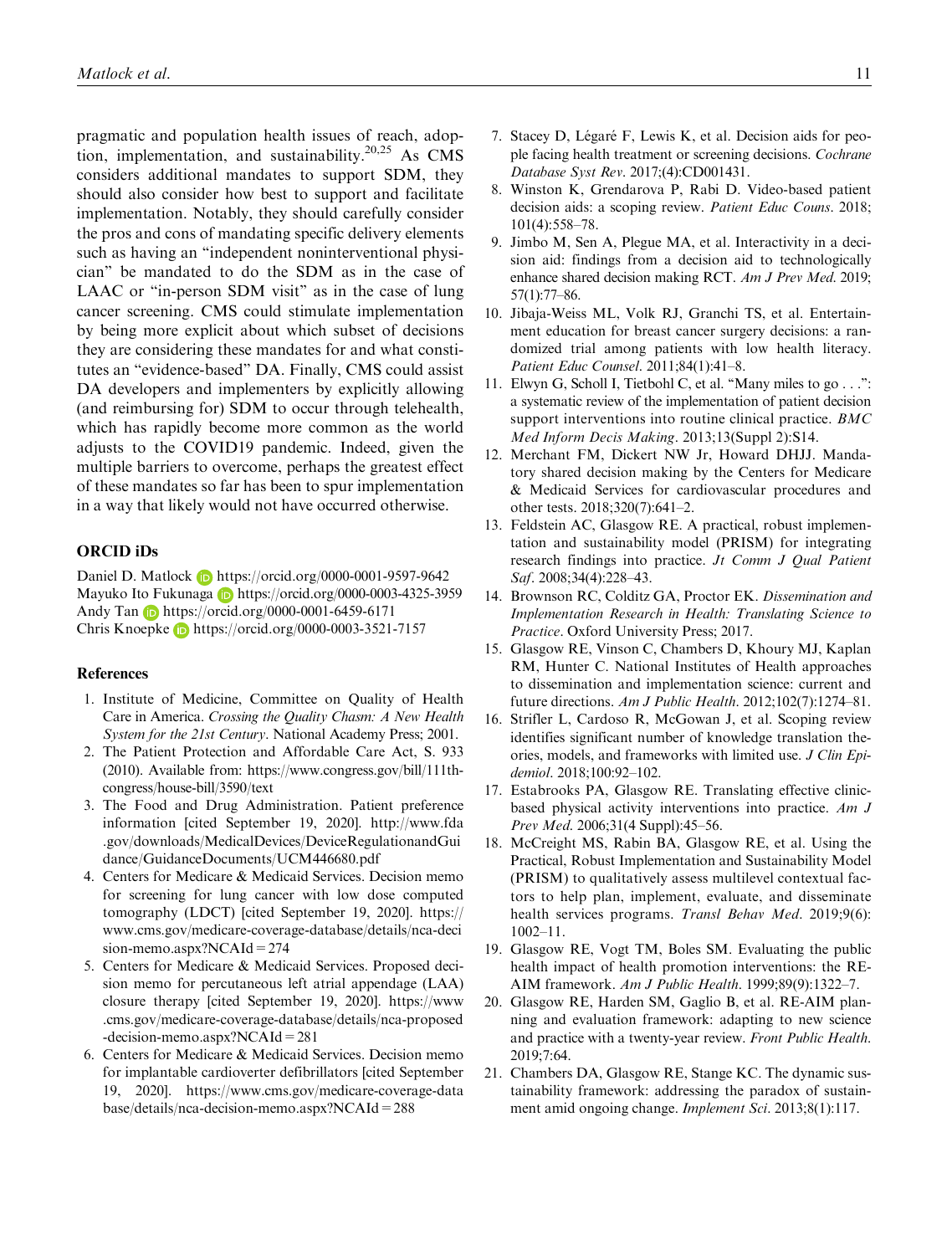- 22. Stirman SW, Kimberly J, Cook N, Calloway A, Castro F, Charns M. The sustainability of new programs and innovations: a review of the empirical literature and recommendations for future research. Implement Sci. 2012;7(1):17.
- 23. Kilbourne AM, Goodrich DE, Miake-Lye I, Braganza MZ, Bowersox NW. Quality enhancement research initiative implementation roadmap: toward sustainability of evidence-based practices in a learning health system. Med Care. 2019;57(10 Suppl 3):S286–S293.
- 24. Tan AS, Mazor KM, McDonald D, et al. Designing shared decision-making interventions for dissemination and sustainment: can implementation science help translate shared decision making into routine practice? MDM Policy Pract. 2018;3(2):2381468318808503.
- 25. Brownson RC, Jacobs JA, Tabak RG, Hoehner CM, Stamatakis KA. Designing for dissemination among public health researchers: findings from a national survey in the United States. Am J Public Health. 2013;103(9):1693–9.
- 26. Street RL Jr. Aiding medical decision making: a communication perspective. Med Decis Making. 2007;27(5):550–3.
- 27. Légaré F, Ratté S, Gravel K, Graham ID. Barriers and facilitators to implementing shared decision-making in clinical practice: update of a systematic review of health professionals' perceptions. Patient Educ Couns. 2008;73(3):526-35.
- 28. Pieterse AH, Stiggelbout AM, Montori VMJJ. Shared decision making and the importance of time. JAMA. 2019; 322(1):25–6.
- 29. Morris MA, Clayman ML, Peters KJ, Leppin AL, LeBlanc A. Patient-centered communication strategies for patients with aphasia: discrepancies between what patients want and what physicians do. Disabil Health J. 2015;8(2):208–15.
- 30. Ehrhart MG, Aarons GA, Farahnak LR. Assessing the organizational context for EBP implementation: the development and validity testing of the Implementation Climate Scale (ICS). Implement Sci. 2014;9(1):157.
- 31. McCoy MS, Carniol M, Chockley K, Urwin JW, Emanuel EJ, Schmidt HJ. Conflicts of interest for patient-advocacy organizations. New J Engl Med. 2017;376(9):880–5.
- 32. Al-Khatib SM, Stevenson WG, Ackerman MJ, et al. 2017 AHA/ACC/HRS guideline for management of patients with ventricular arrhythmias and the prevention of sudden cardiac death: executive summary: a report of the American College of Cardiology/American Heart Association Task Force on Clinical Practice Guidelines and the Heart Rhythm Society. Circulation. 2018;138(13):e210–e271.
- 33. Reuland DS, Cubillos L, Brenner AT, et al. A pre-post study testing a lung cancer screening decision aid in primary care. BMC Med Inform Decis Mak. 2018;18(1):5.
- 34. Lau YK, Caverly TJ, Cao P, et al. Evaluation of a personalized, web-based decision aid for lung cancer screening. Am J Prev Med. 2015;49(6):e125–e129.
- 35. Studts J, Brinker K, Tannenbaum S, Byrne MJ. P1. 03-055 LuCaS DA: a lung cancer screening decision aid to improve screening decisions: topic: screening. Accessed September 19, 2020. [https://www.jto.org/article/S1556-0864\(16\)31968-](https://www.jto.org/article/S1556-0864(16)31968-2/fulltext) [2/fulltext](https://www.jto.org/article/S1556-0864(16)31968-2/fulltext)
- 36. Brenner AT, Malo TL, Margolis M, et al. Evaluating shared decision making for lung cancer screening. JAMA Intern Med. 2018;178(10):1311–6.
- 37. Volk RJ, Foxhall LE. Readiness of primary care clinicians to implement lung cancer screening programs. Prev Med Rep. 2015;2:717–9.
- 38. Mazzone PJ, Tenenbaum A, Seeley M, et al. Impact of a lung cancer screening counseling and shared decisionmaking visit. Chest. 2017;151(3):572–8.
- 39. Tanner NT, Banas E, Yeager D, Dai L, Halbert CH, Silvestri GA. In-person and telephonic shared decisionmaking visits for people considering lung cancer screening: an assessment of decision quality. Chest. 2019;155(1):236–8.
- 40. Fagan HB, Fournakis NA, Jurkovitz C, et al. Telephonebased shared decision-making for lung cancer screening in primary care. J Cancer Educ. 2020;35(4):766–73.
- 41. Masoudi FA, Calkins H, Kavinsky CJ, et al. 2015 ACC/ HRS/SCAI left atrial appendage occlusion device societal overview: a professional societal overview from the American College of Cardiology, Heart Rhythm Society, and Society for Cardiovascular Angiography and Interventions. Catheter Cardiovasc Interv. 2015;86(5):791–807.
- 42. January CT, Wann LS, Alpert JS, et al. 2014 AHA/ACC/ HRS guideline for the management of patients with atrial fibrillation: a report of the American College of Cardiology/American Heart Association Task Force on Practice Guidelines and the Heart Rhythm Society. J Am Coll Cardiol. 2014;64(21):e1–e76.
- 43. Lane DA, Ponsford J, Shelley A, Sirpal A, Lip GY. Patient knowledge and perceptions of atrial fibrillation and anticoagulant therapy: effects of an educational intervention programme: the West Birmingham Atrial Fibrillation Project. Int J Cardiol. 2006;110(3):354-8.
- 44. Dalmau GM, Arderiu ES, Montes MBE, Sola` I, Saco SP, Coello PA. Patients' and physicians' perceptions and attitudes about oral anticoagulation and atrial fibrillation: a qualitative systematic review. BMC Fam Pract. 2017;18(1):3.
- 45. Goff SL, Mazor KM, Ting HH, Kleppel R, Rothberg MB. How cardiologists present the benefits of percutaneous coronary interventions to patients with stable angina: a qualitative analysis.  $JAMA$  Intern Med. 2014;174(10):1614–21.
- 46. Knoepke CE, Allen LA, Kramer DB, Matlock DD. Medicare mandates for shared decision making in cardiovascular device placement. Circ Cardiovasc Qual Outcomes. 2019; 12(7):e004899.
- 47. Matlock DD, Jones J, Nowels CT, Jenkins A, Allen LA, Kutner JS. Evidence of cognitive bias in decision making around implantable-cardioverter defibrillators: a qualitative framework analysis. J Card Fail. 2017;23(11):794-9.
- 48. Sepucha KR, Borkhoff CM, Lally J, et al. Establishing the effectiveness of patient decision aids: key constructs and measurement instruments. BMC Med Inform Decis Mak. 2013;13(Suppl 2):S12.
- 49. Green AR, Jenkins A, Masoudi FA, et al. Decision-making experiences of patients with implantable cardioverter defibrillators. Pacing Clin Electrophysiol. 2016;39(10):1061–9.